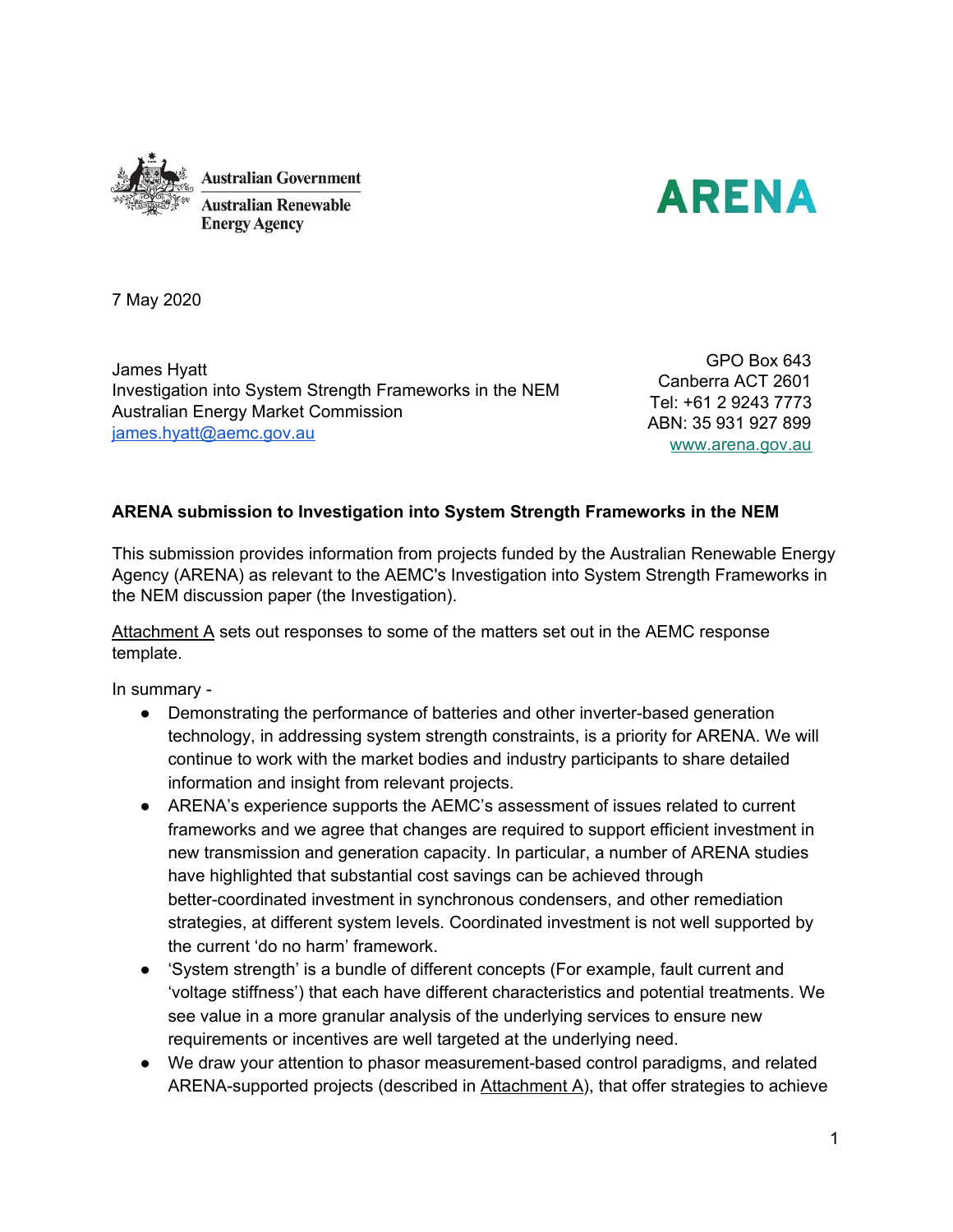system safety and resilience in low fault current conditions and provide new approaches to voltage stability. Microsynchophasors can be used to map impedance (and therefore system strength) across transmission and distribution networks in real-time. Alternative approaches to managing the power system may not require the same set of services, or not to the same extent, as has been required in the past.

# About ARENA

The Australian Renewable Energy Agency (ARENA) was established in 2012 by the Australian Government. ARENA's function and objectives are set out in the *Australian Renewable Energy Agency Act 2011.*

ARENA provides financial assistance to support innovation and the commercialisation of renewable energy and enabling technologies by helping to overcome technical and commercial barriers. A key part of ARENA's role is to collect, store and disseminate knowledge gained from the projects and activities it supports for use by the wider industry and Australia's energy market institutions.

Please contact Jon Sibley, Principal Policy Advisor ([jon.sibley@arena.gov.au](mailto:jon.sibley@arena.gov.au)) if you would like to discuss any aspect of ARENA's submission.

Yours sincerely

Darren Miller

Chief Executive Officer, ARENA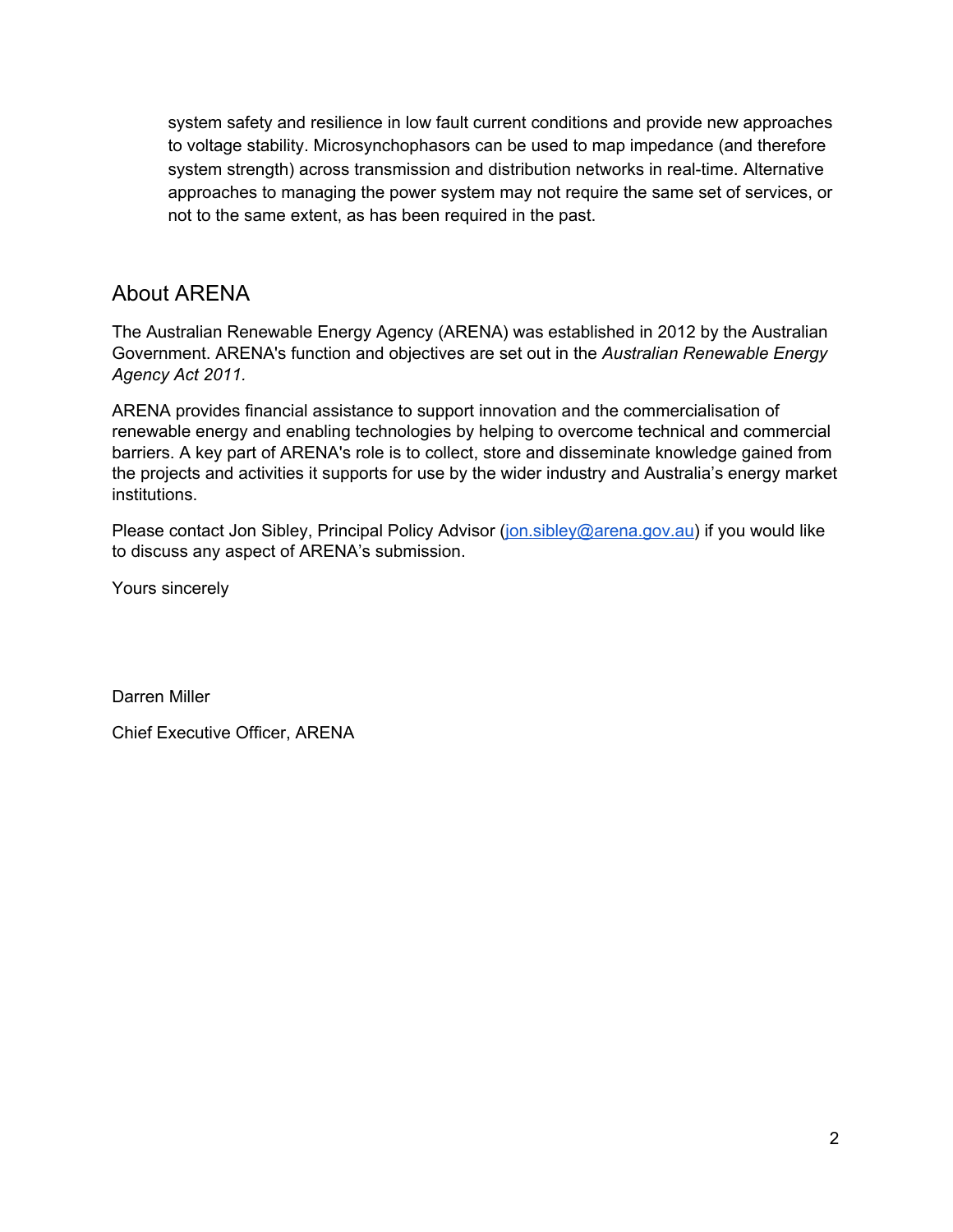# **Attachment A - Completed stakeholder submission template**

#### **SUBMITTER DETAILS**

| <b>ORGANISATION:</b> |               | Australian Renewable Energy Agency (ARENA) |
|----------------------|---------------|--------------------------------------------|
| <b>CONTACT</b>       | <b>NAME:</b>  | Jon Sibley                                 |
|                      | <b>EMAIL:</b> | jon.sibley@arena.gov.au                    |
|                      | <b>PHONE:</b> | 0400 031 596                               |

# **CHAPTER 2** – key issues with the current system strength frameworks

# **Section 2.3 – Key issues of the minimum system strength framework**

| 1. Do stakeholders agree with the AEMC's<br>assessment of the issues of the minimum system<br>strength framework?        |  |
|--------------------------------------------------------------------------------------------------------------------------|--|
| 2. Have stakeholders identified any other<br>significant issues as a result of the minimum<br>system strength framework? |  |

# **Section 2.4 – Key issues of the "do no harm" framework**

| 3. Do stakeholders agree with this assessment of | Yes - Coordinated investment is not well supported by the current 'do no harm' framework. The                                                                              |
|--------------------------------------------------|----------------------------------------------------------------------------------------------------------------------------------------------------------------------------|
| the issues of the "do no harm" framework?        | ARENA-funded report Development of Renewable Energy Zones in the NEM that compared the                                                                                     |
|                                                  | business case for a range of measures to jointly address system strength and thermal<br>constraints. The study found that substantial cost savings can be achieved through |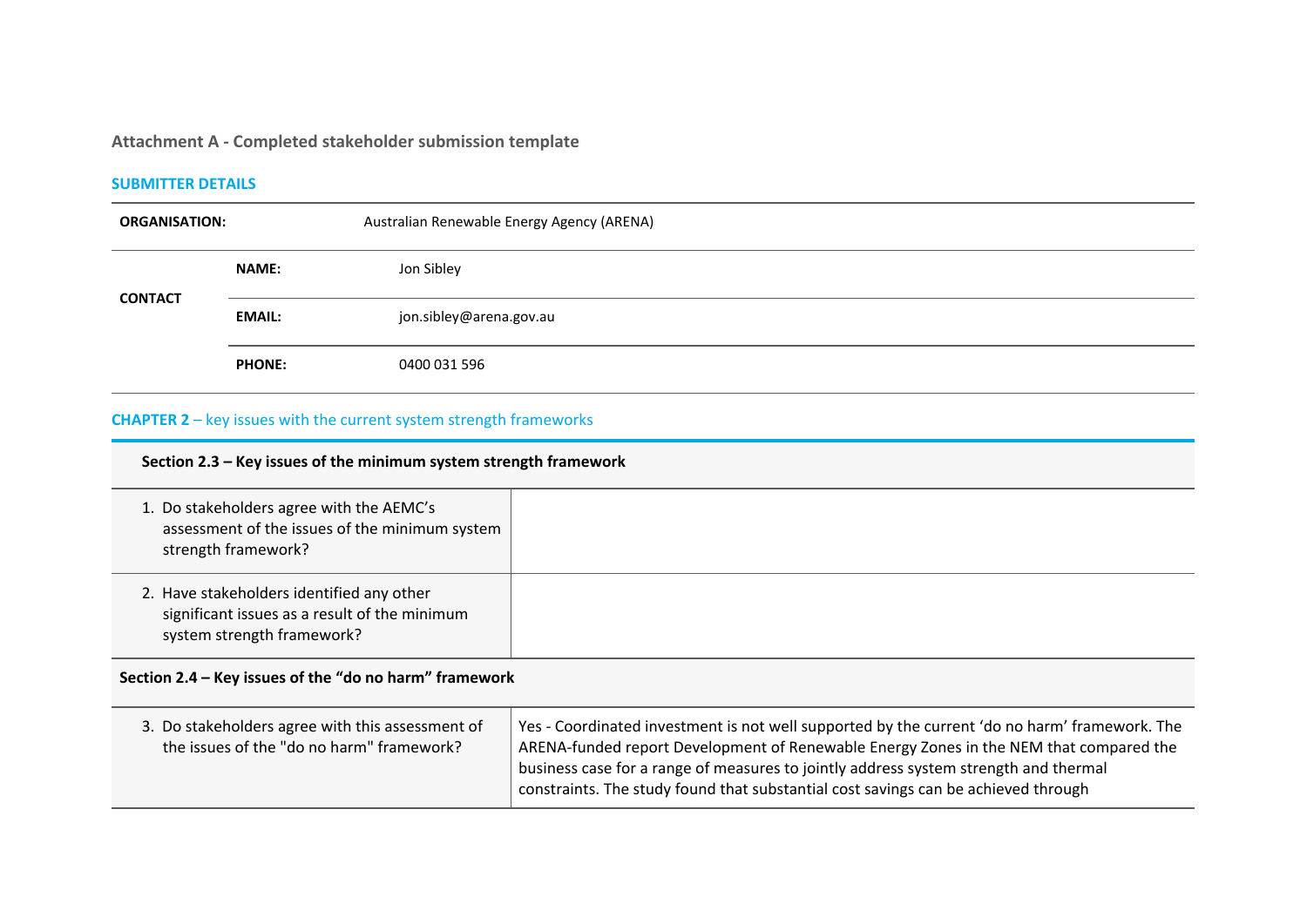|                                                                                                               | better-coordinated investment in synchronous condensers, and other remediation strategies, at<br>different system levels. It found that a coordinated approach to investment could reduce costs<br>of synchronous condensers in the study areas by around 85%. <sup>1</sup> |
|---------------------------------------------------------------------------------------------------------------|-----------------------------------------------------------------------------------------------------------------------------------------------------------------------------------------------------------------------------------------------------------------------------|
| 4. Have stakeholders identified any other<br>significant issues as a result of the "do no harm"<br>framework? | ARENA agrees with the AEMC's concerns regarding the assessment of the 'do no harm'<br>framework.                                                                                                                                                                            |

#### **Section 2.7 – Conclusion**

| 5. What are stakeholders views on the<br>Commission's proposal to consider evolving the<br>framework to a more integrated approach for<br>system strength in the NEM? | The discussion paper states that "system strength is a critical NEM system security service that is<br>necessary to support the transition to low emissions future." While this is not contested, not all<br>aspects of system strength may be required at their historic levels in all areas across the longer<br>term. For example (discussed further below), phasor measurement can potentially be used to<br>detect faults faster <sup>2</sup> and more precisely than relying on fault current and mechanical circuit<br>breakers, and can be reliable in low system strength areas. This is already being trialled in<br>Australian distribution networks (see below). The AEMC's assertion could be more nuanced in<br>this regard. |
|-----------------------------------------------------------------------------------------------------------------------------------------------------------------------|--------------------------------------------------------------------------------------------------------------------------------------------------------------------------------------------------------------------------------------------------------------------------------------------------------------------------------------------------------------------------------------------------------------------------------------------------------------------------------------------------------------------------------------------------------------------------------------------------------------------------------------------------------------------------------------------------------------------------------------------|
|-----------------------------------------------------------------------------------------------------------------------------------------------------------------------|--------------------------------------------------------------------------------------------------------------------------------------------------------------------------------------------------------------------------------------------------------------------------------------------------------------------------------------------------------------------------------------------------------------------------------------------------------------------------------------------------------------------------------------------------------------------------------------------------------------------------------------------------------------------------------------------------------------------------------------------|

# **CHAPTER 3** – Considerations for provision of system strength

| Section 3.1 - What is system strength?                                                 |                                                                                                                                                                                                                                                                                                                                   |  |
|----------------------------------------------------------------------------------------|-----------------------------------------------------------------------------------------------------------------------------------------------------------------------------------------------------------------------------------------------------------------------------------------------------------------------------------|--|
| 6. Do stakeholders agree with the Commission's<br>characterisation of system strength? | The AEMC's analysis may be enhanced by more clearly and explicitly recognising how electricity<br>system strength is shaped by the impedance of the network. This may help stakeholders<br>reconcile different arguments put forward regarding the role of centralised versus decentralised<br>mitigation/remediation strategies. |  |

<sup>1</sup> <https://arena.gov.au/knowledge-bank/development-of-renewable-energy-zones-in-the-nem/>

<sup>&</sup>lt;sup>2</sup> According to industry proponents, fault can be detected 'before the conductor hits the ground'.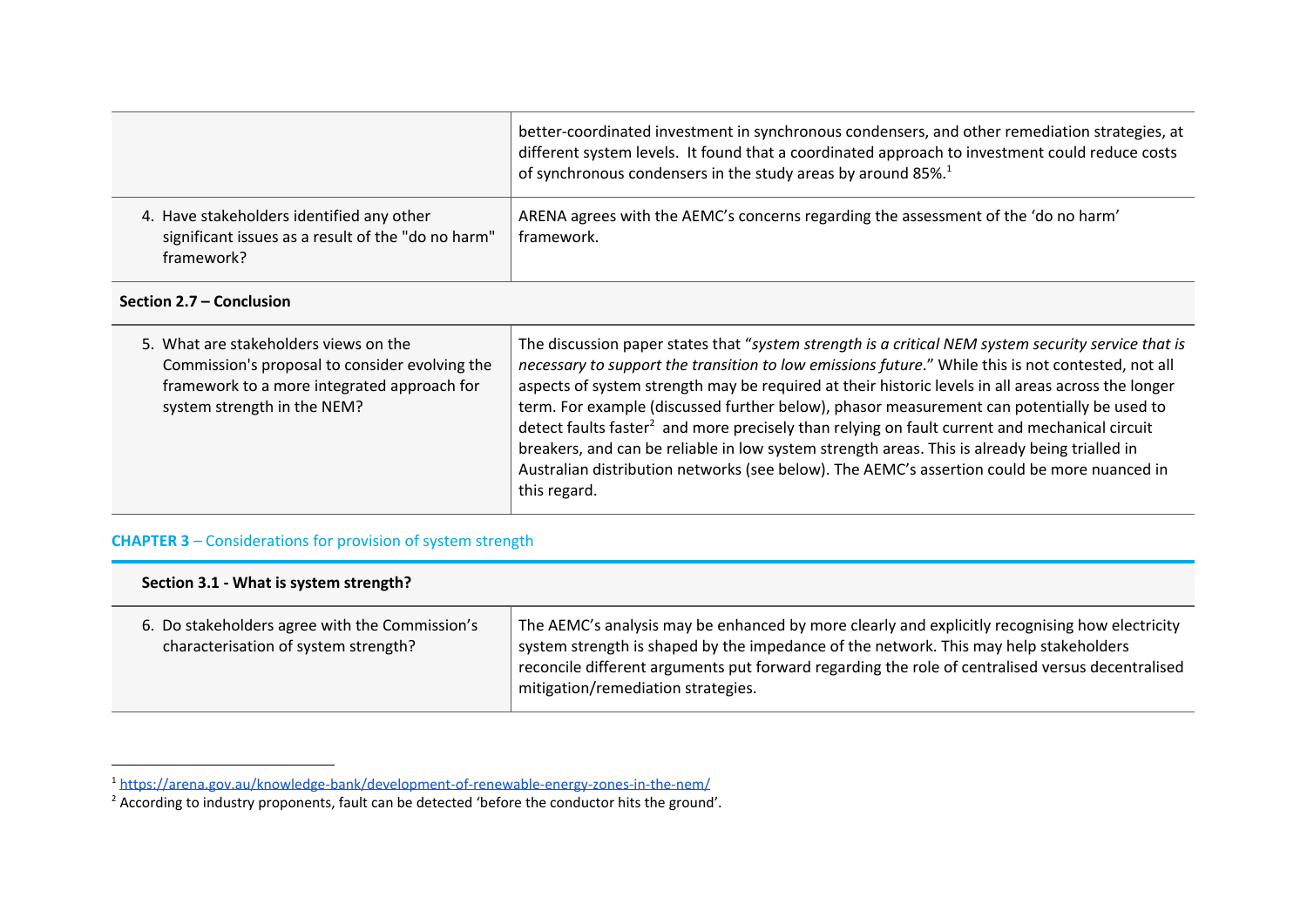| The forthcoming ARENA-funded study Managing system strength during the transition to<br>renewables <sup>3</sup> summarises these issues including highlighting the 'tyranny of distance' in relation<br>to the propagation of system strength over high-impedance network areas. Other expert<br>accounts <sup>4</sup> illustrate how the NEM could utilise high voltage network backbones, and existing<br>thermal generator sites, to 'broadcast' system strength more globally. The topology of network<br>impedance creates an additional layer of complexity for valuing services by requiring sources of<br>system strength to be valued differently depending on their location. This issue of differential<br>value could be more directly addressed through the AEMC Investigation. |
|----------------------------------------------------------------------------------------------------------------------------------------------------------------------------------------------------------------------------------------------------------------------------------------------------------------------------------------------------------------------------------------------------------------------------------------------------------------------------------------------------------------------------------------------------------------------------------------------------------------------------------------------------------------------------------------------------------------------------------------------------------------------------------------------|
| The Investigation would also benefit from a more dedicated consideration of alternative<br>approaches to electricity system management. For example, there is a growing body of<br>experience and theory regarding protection mechanisms (e.g. circuit breakers) where the<br>control logic does not rely on the detection of fault currents. For example, the ARENA-funded<br>Intelligent Switchgear project <sup>5</sup> with Noja Power is demonstrating phasor measurement and<br>switch control at the distribution level, where reclosers have to operate in high DER (low fault<br>current) network context.                                                                                                                                                                          |
| The maturity of the different use cases for real-time phasor measurement is variable in different<br>applications, but appears rapidly evolving. <sup>6</sup> Dr Elizabeth Ratman from ANU, among other<br>researchers around Australia and globally, are exploring the use of phasor measurements via<br>micro Phasor Measurement Units (µPMUs) to map real-time impedance across the network<br>which can be used to locate and isolate faults. This information can also be used to tune<br>inverter settings to enhance stability (dampen oscillations) in weak parts of the grid.                                                                                                                                                                                                       |
| The AEMC's assertion that 'maintaining adequate levels of system strength is a permanent<br>requirement' (p.31) may therefore benefit from being tested in relation to the various services<br>that sit underneath the 'system strength' banner, and what 'adequate' could mean in different<br>contexts. It may also be useful to test this proposition in the context of the AEMC's stand-alone                                                                                                                                                                                                                                                                                                                                                                                            |

<sup>3</sup> <https://arena.gov.au/projects/powerlink-cost-effective-system-strength-study/>

<sup>4</sup> E.g. <https://www.linkedin.com/pulse/inertia-power-system-frequency-bruce-miller-2/>

<sup>5</sup> <https://arena.gov.au/projects/noja-power-intelligent-switchgear/>

 $\frac{1}{6}$  Control using uPMUs: <https://www.mdpi.com/1996-1073/13/1/190>, See page 2929 and 2933 - fault location and impedance estimation:

[https://ieeexplore.ieee.org/abstract/document/7961200,](https://ieeexplore.ieee.org/abstract/document/7961200) NASPI white paper - more detail can be found here:

[https://www.naspi.org/sites/default/files/reference\\_documents/naspi\\_distt\\_synchrophasor\\_monitoring\\_distribution\\_20180109.pdf](https://www.naspi.org/sites/default/files/reference_documents/naspi_distt_synchrophasor_monitoring_distribution_20180109.pdf)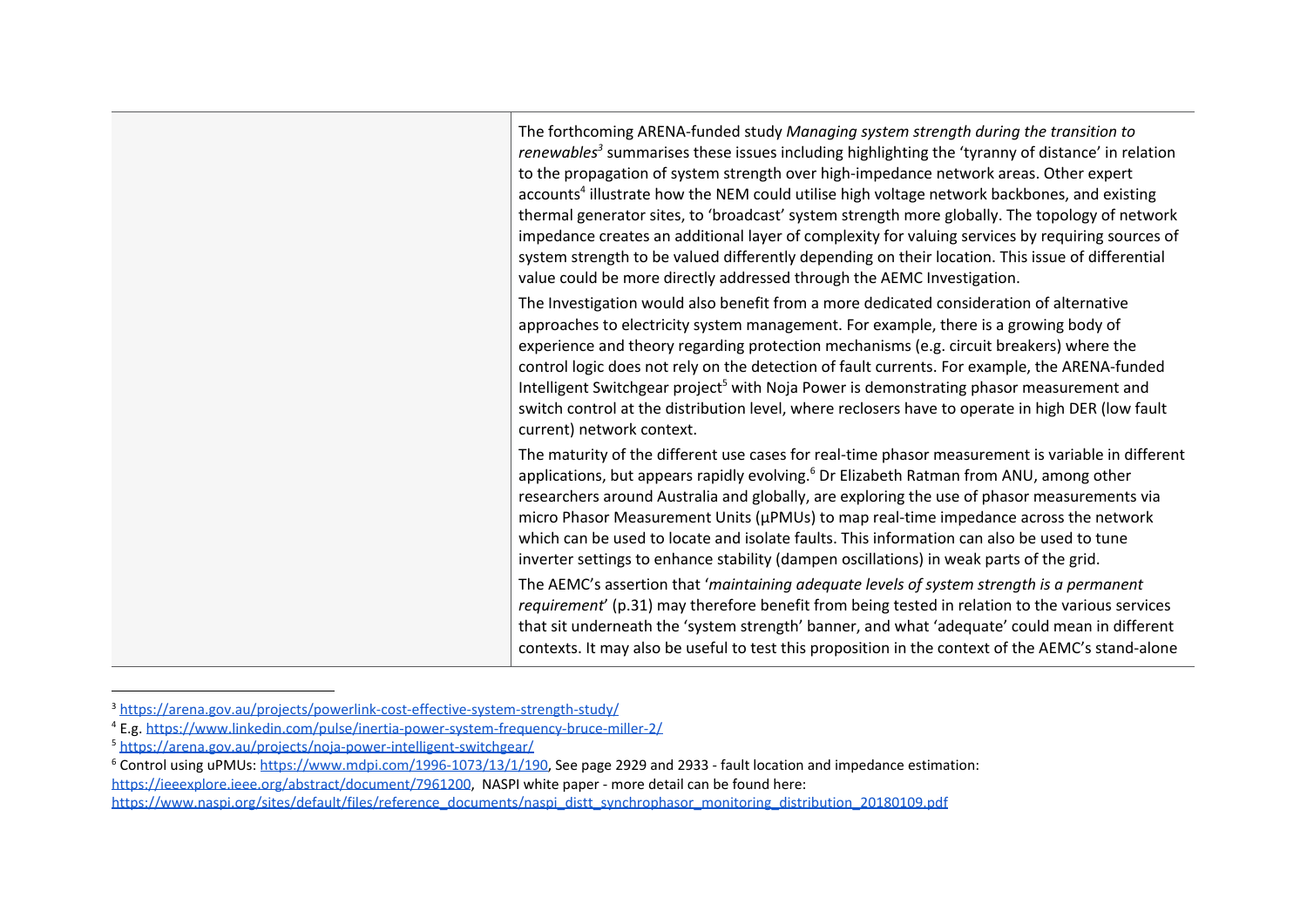|                                                                                                                                                                                           | power systems work program which has flagged potential material changes in network<br>topologies over the coming decade due to changes in the economics of micro-grids and network<br>maintenance. ARENA-funded microgrid projects such as the Coober Pedy microgrid have<br>illustrated how smaller-scale power systems have been able to operate reliably and securely on<br>100% inverter based generation most of the time. <sup>7</sup>                                                                                                                                                                                                                                                                                                                                                                                                                                                                                                  |
|-------------------------------------------------------------------------------------------------------------------------------------------------------------------------------------------|-----------------------------------------------------------------------------------------------------------------------------------------------------------------------------------------------------------------------------------------------------------------------------------------------------------------------------------------------------------------------------------------------------------------------------------------------------------------------------------------------------------------------------------------------------------------------------------------------------------------------------------------------------------------------------------------------------------------------------------------------------------------------------------------------------------------------------------------------------------------------------------------------------------------------------------------------|
| 7. Has the Commission set out all the necessary<br>considerations for defining a system strength<br>service? If not, what additional considerations<br>could be included?                 | As above                                                                                                                                                                                                                                                                                                                                                                                                                                                                                                                                                                                                                                                                                                                                                                                                                                                                                                                                      |
| 8. Do stakeholders consider the regulatory<br>definition of system strength should be<br>updated/changed? If not, why not? If so, how<br>could this be done?                              | The ARENA-funded study Managing system strength during the transition to renewables,<br>provides an assessment of some of the trade-offs in taking a broad or narrow definition of<br>system strength.<br>AEMO has noted that a more flexible approach to defining system strength will assist them as<br>they respond to new information and evaluate prospective management strategies that are<br>hard to anticipate in advance. The benefits of this approach needs to be balanced against the<br>benefits of having more granular service definitions, that may reflect the current state of<br>knowledge, where specific services lend themselves to individual regulatory treatment. For<br>example, 'fault current' and 'voltage stiffness' can have different sources and could be subject<br>to different policy treatment. A more granular analysis of the services that make up system<br>strength could therefore be beneficial. |
| 9. Do stakeholders consider that the system<br>strength definition should recognise active and<br>passive system strength procurement? If not,<br>why not? If so, how could this be done? | It is important that the definition (or definitions) reflect a granular assessment of the underlying<br>power system needs that contribute to security and resilience. The definition, along these lines,<br>should support a technology neutral approach to remediation. The benefits of thorough<br>investigation into alternative options are highlighted in the ARENA-funded report Development<br>of Renewable Energy Zones in the NEM that compared the business case for a range of active                                                                                                                                                                                                                                                                                                                                                                                                                                             |

<sup>7</sup> <https://reneweconomy.com.au/coober-pedy-powered-by-100-per-cent-renewables-most-of-the-time-80275/>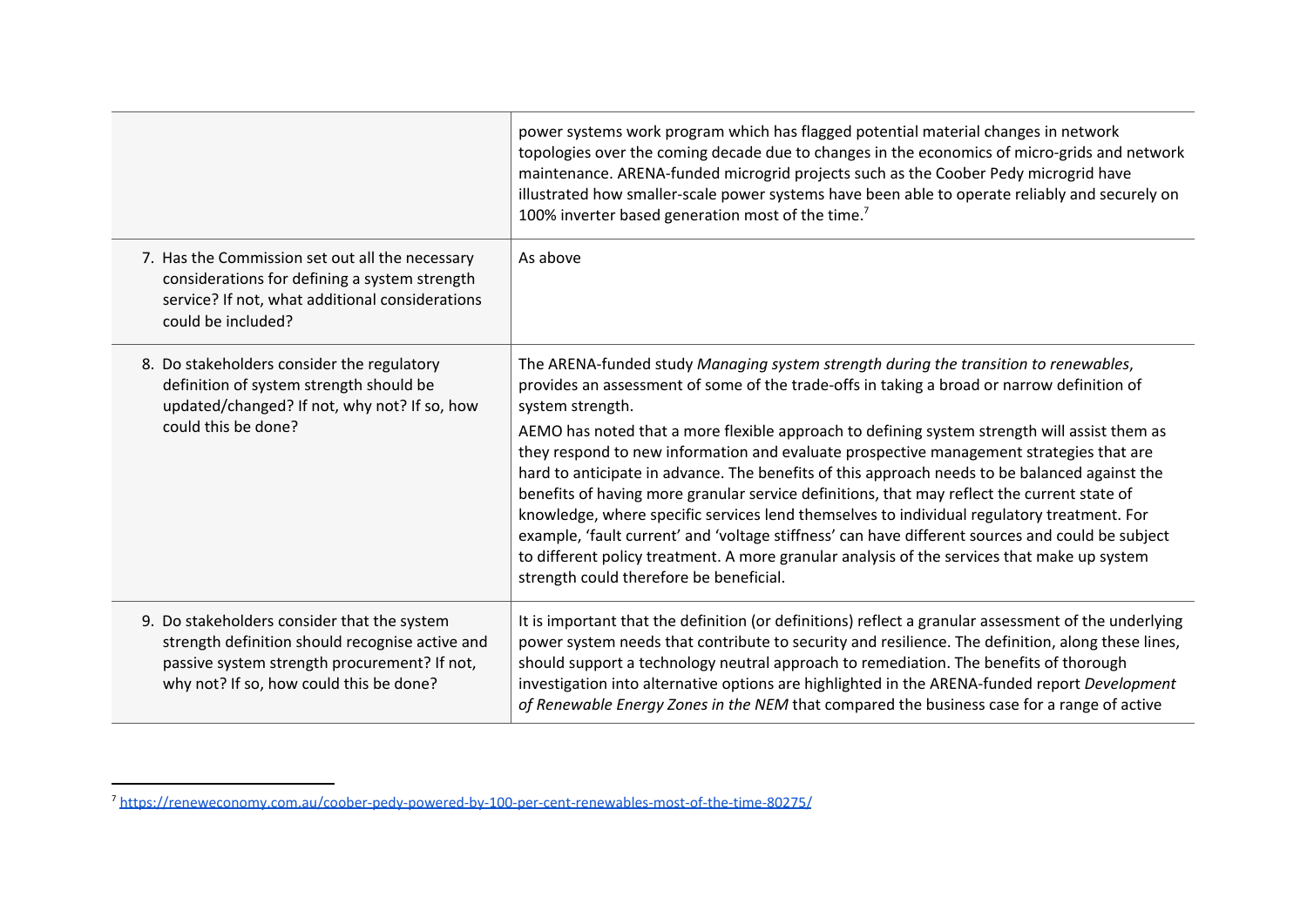|                                                                                                                                                                                  | and passive measures and the potential to co-optimise investment to jointly address system<br>strength and thermal constraints. <sup>8</sup> Options considered included:<br>Synchronous condenser<br>Battery with grid-following inverter<br>Battery with grid-forming inverter<br>VRE with grid-forming inverter<br>Synchronous Static Series Compensator<br>Network build                                                                                                                                                                                                                                                                                                                                                                                                                 |
|----------------------------------------------------------------------------------------------------------------------------------------------------------------------------------|----------------------------------------------------------------------------------------------------------------------------------------------------------------------------------------------------------------------------------------------------------------------------------------------------------------------------------------------------------------------------------------------------------------------------------------------------------------------------------------------------------------------------------------------------------------------------------------------------------------------------------------------------------------------------------------------------------------------------------------------------------------------------------------------|
| 10. Do stakeholders agree that clarifying the NER<br>system strength service definition is likely to<br>contribute to more/broader options for the<br>system strength provision? |                                                                                                                                                                                                                                                                                                                                                                                                                                                                                                                                                                                                                                                                                                                                                                                              |
| 11. Are there any additional sources of fault current<br>in the NEM that can contribute to meeting<br>system strength needs?                                                     |                                                                                                                                                                                                                                                                                                                                                                                                                                                                                                                                                                                                                                                                                                                                                                                              |
| 12. Are there any other technologies in the NEM<br>that can contribute to meeting system strength<br>needs that should be considered?                                            | ARENA notes that various projects in its forward funding pipeline propose the use of voltage<br>source inverters and those capable of dynamic reactive power control. It is intended that these<br>projects will help demonstrate:<br>Ability of advanced inverters to operate stably in low system strength conditions; and<br>An ability to improve local system strength through i) improved voltage stiffness and ii)<br>improved fault levels <sup>9</sup><br>Demonstrating the performance of batteries and other inverter-based generation technology, in<br>addressing system strength constraints, is a priority for ARENA. We are working with market<br>bodies, project proponents and network service providers to direct funding to areas of the<br>highest demonstration need. |

<sup>&</sup>lt;sup>8</sup> <https://arena.gov.au/assets/2020/01/development-of-renewable-energy-zones-in-the-nem.pdf><br><sup>9</sup> Improvement in fault levels is expected to be small in the short term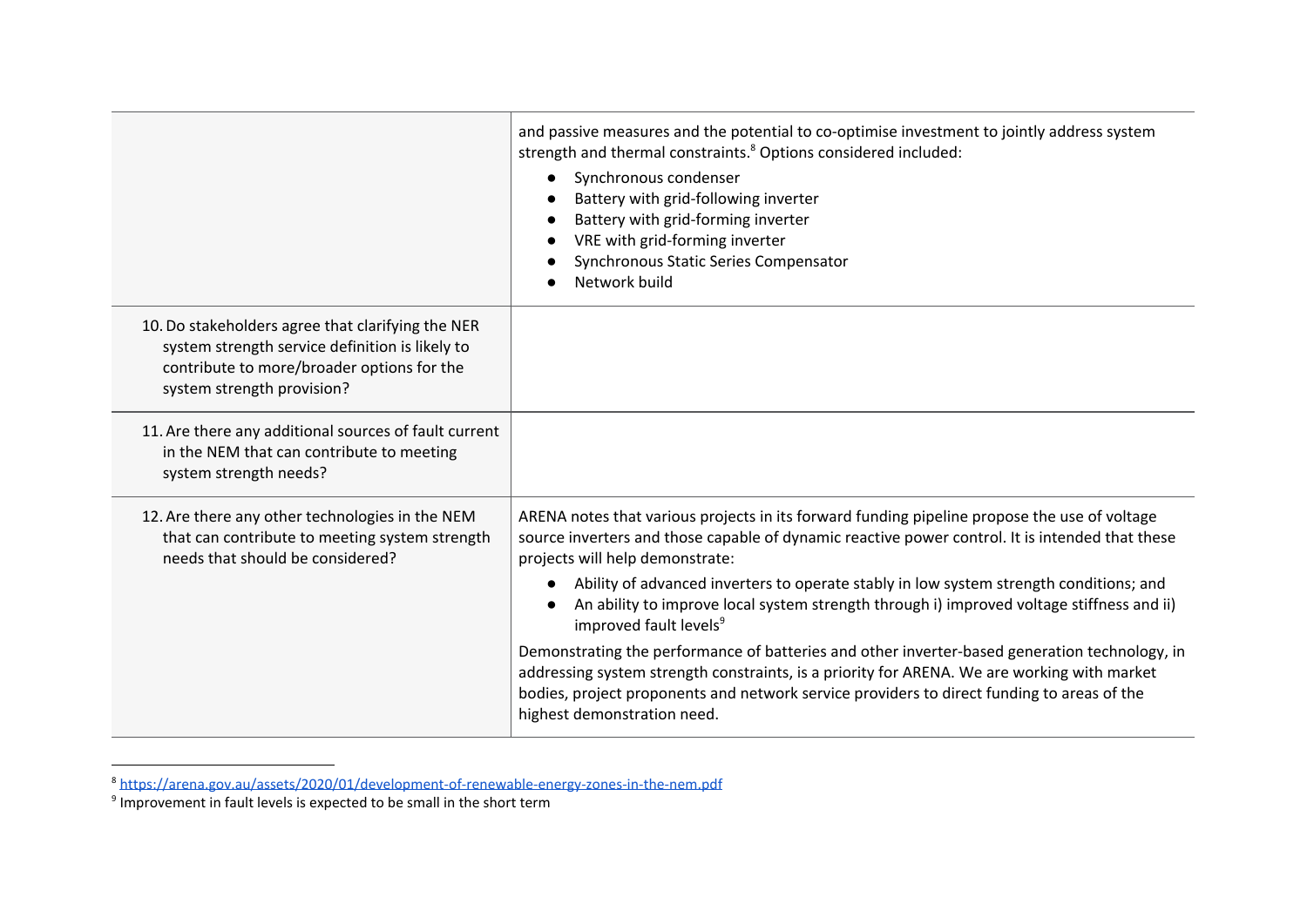| Section 3.2 - Why is system strength needed?                                                                             |  |
|--------------------------------------------------------------------------------------------------------------------------|--|
| 13. Do stakeholders agree with why system<br>strength is needed?                                                         |  |
| 14. Are there any additional reasons for why system<br>strength is needed in a power system?                             |  |
| 15. Do stakeholders agree with the characterisation<br>of the impact of inverter-based generation on<br>system strength? |  |
| 16. Are there any additional impacts on system<br>strength that should be taken into account?                            |  |
| Section 3.3 - The provision of system strength in the NEM                                                                |  |
| 17. Do stakeholders agree that with the                                                                                  |  |

| characterisation of system strength thresholds?                                                                             |  |
|-----------------------------------------------------------------------------------------------------------------------------|--|
| 18. Are there any additional thresholds or<br>alternative characterisations that might be<br>included in the investigation? |  |

# **Section 3.4 - The provision of system strength in the NEM**

| 19. Do stakeholders agree with the system strength $\parallel$ . | Note the above discussion on locational attributes. |
|------------------------------------------------------------------|-----------------------------------------------------|
| attributes?                                                      |                                                     |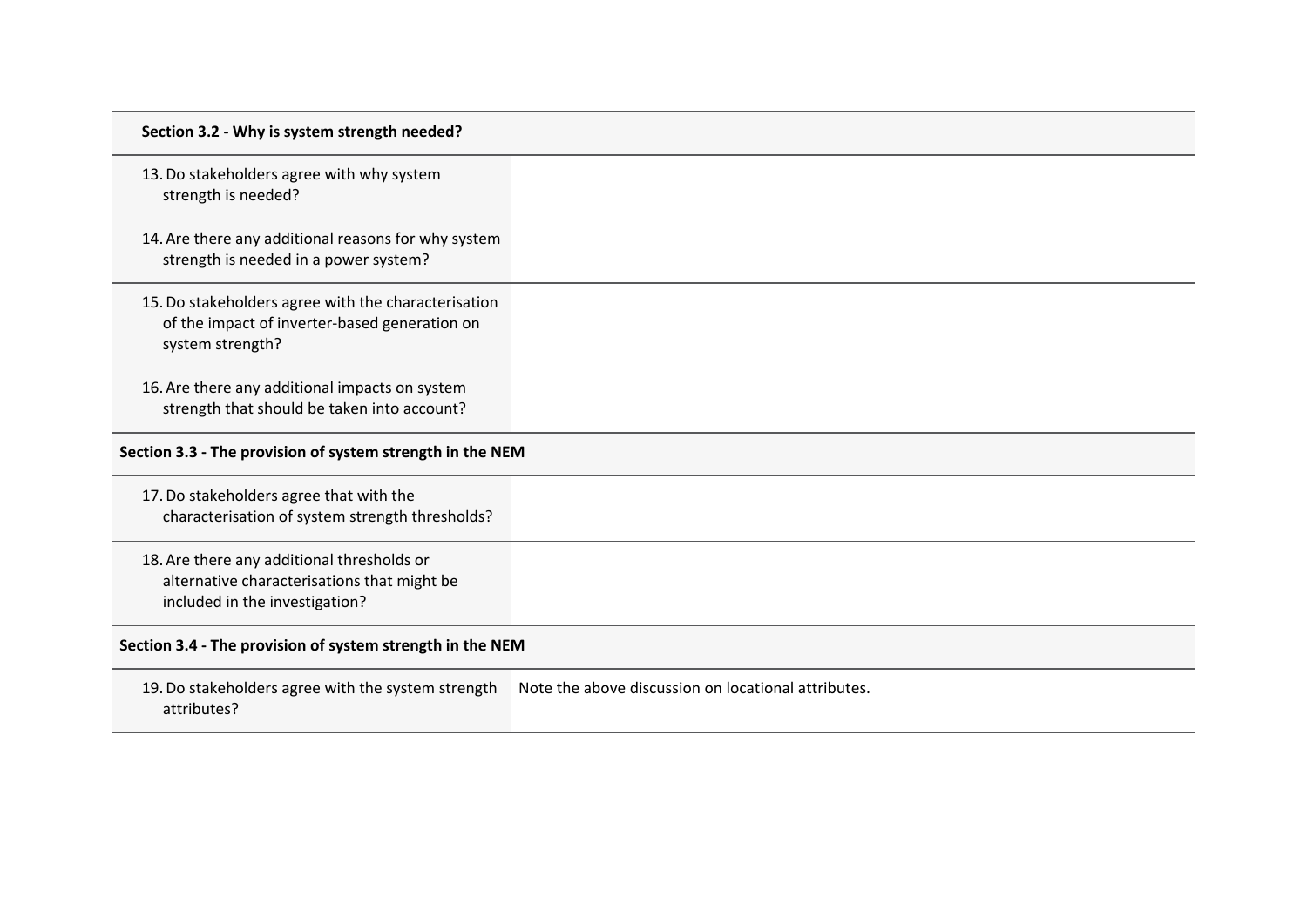| 20. Are there any additional attributes of system<br>strength that the Commission should be aware<br>of? | Where practicable, the provision of system strength (through both active and passive measures)<br>should be co-optimised with energy generation and other essential system services (e.g.<br>inertia), both for investment and operational decisions. ARENA's project experience indicates<br>that effective co-optimisation may require a more granular consideration of the system strength<br>services, such as 'voltage stiffness' versus 'fault current', than currently detailed in the NER. |
|----------------------------------------------------------------------------------------------------------|----------------------------------------------------------------------------------------------------------------------------------------------------------------------------------------------------------------------------------------------------------------------------------------------------------------------------------------------------------------------------------------------------------------------------------------------------------------------------------------------------|
|----------------------------------------------------------------------------------------------------------|----------------------------------------------------------------------------------------------------------------------------------------------------------------------------------------------------------------------------------------------------------------------------------------------------------------------------------------------------------------------------------------------------------------------------------------------------------------------------------------------------|

# **CHAPTER 4** – Evolving system strength frameworks

#### **Section 4.1 - Approach to developing a new framework**

21.Do stakeholders agree with the approach (Plan, Procure, Price, Pay) to developing a new framework for system strength? Are there additional steps/concepts that should be explored?

#### **Section 4.2 - Models for delivering system strength**

| 22. Do stakeholders agree with the summary of the<br>potential capabilities of each system strength<br>model in Table 4.1? |  |
|----------------------------------------------------------------------------------------------------------------------------|--|
|----------------------------------------------------------------------------------------------------------------------------|--|

#### **Section 4.3 - Model 1: Centrally Coordinated**

**Section 4.4 - Model 2: Market based decentralised**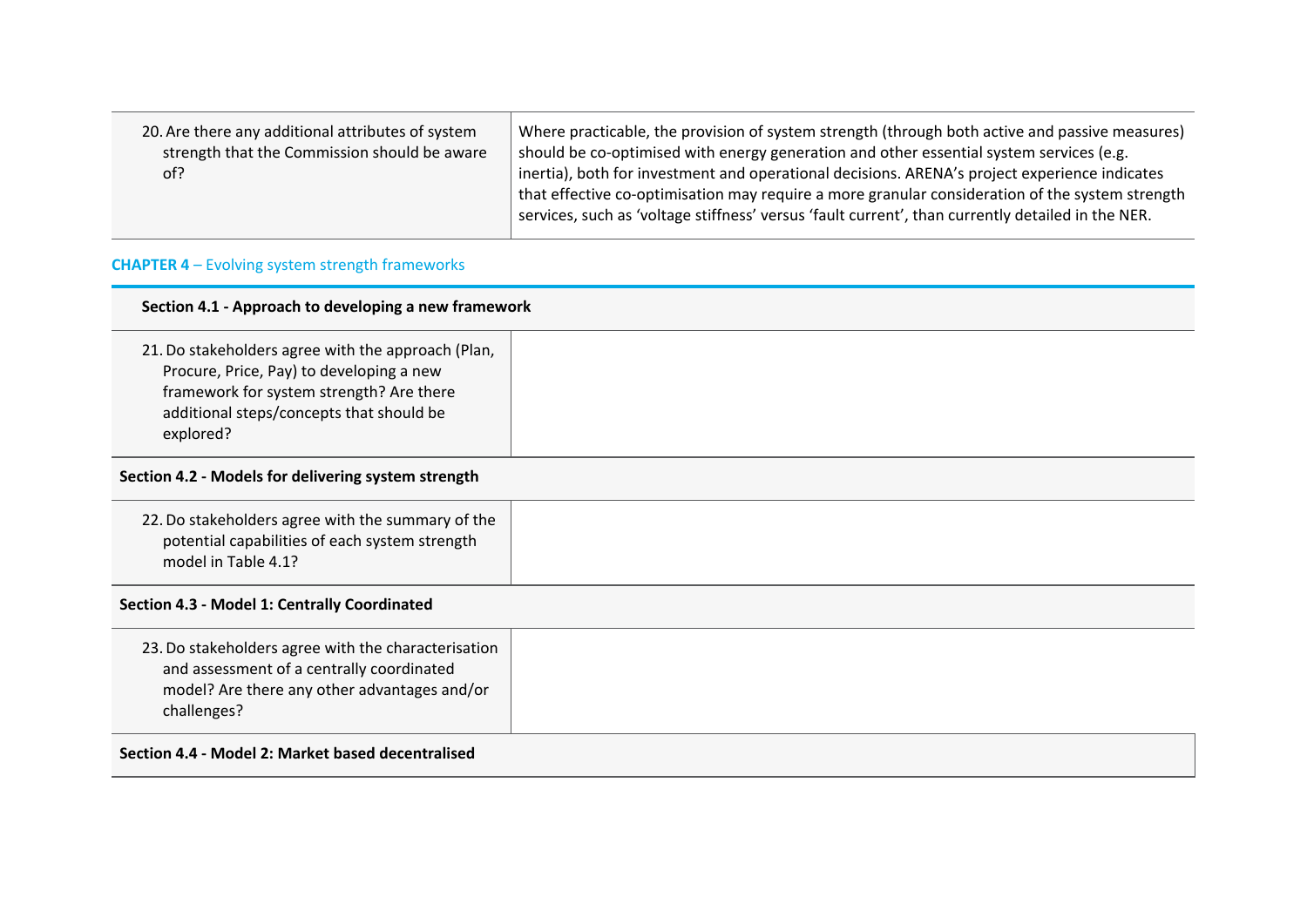| 24. Do stakeholders agree with the characterisation<br>and assessment of a market based decentralised<br>model? Are there any other advantages and/or<br>challenges?    |                                                                                                                                                                                                                                                            |  |
|-------------------------------------------------------------------------------------------------------------------------------------------------------------------------|------------------------------------------------------------------------------------------------------------------------------------------------------------------------------------------------------------------------------------------------------------|--|
| Section 4.5 - Model 3: Mandatory service provision                                                                                                                      |                                                                                                                                                                                                                                                            |  |
| 25. Do stakeholders agree with the characterisation<br>and assessment of a mandatory service<br>provision model? Are there any other<br>advantages and/or challenges?   |                                                                                                                                                                                                                                                            |  |
| Section 4.6 - Model 4: Access standard                                                                                                                                  |                                                                                                                                                                                                                                                            |  |
| 26. Do stakeholders agree with the characterisation<br>and assessment of an access standard model?<br>Are there any other advantages and/or<br>challenges?              |                                                                                                                                                                                                                                                            |  |
| <b>Chapter 4 - General</b>                                                                                                                                              |                                                                                                                                                                                                                                                            |  |
| 27. Are there other model(s) stakeholders think<br>should be explored?                                                                                                  |                                                                                                                                                                                                                                                            |  |
| 28. What combination of models (i.e. hybrids)<br>should be explored further?                                                                                            |                                                                                                                                                                                                                                                            |  |
| 29. Do stakeholders have any suggestions as to how<br>any/all the models set out could be<br>implemented or modified? Please comment on<br>any and all models possible. | Consideration should be given to how to promote dynamic efficiency under regulatory<br>frameworks, that reflect the need for timely action while also encouraging investment in the<br>commercial development of new technology and management approaches. |  |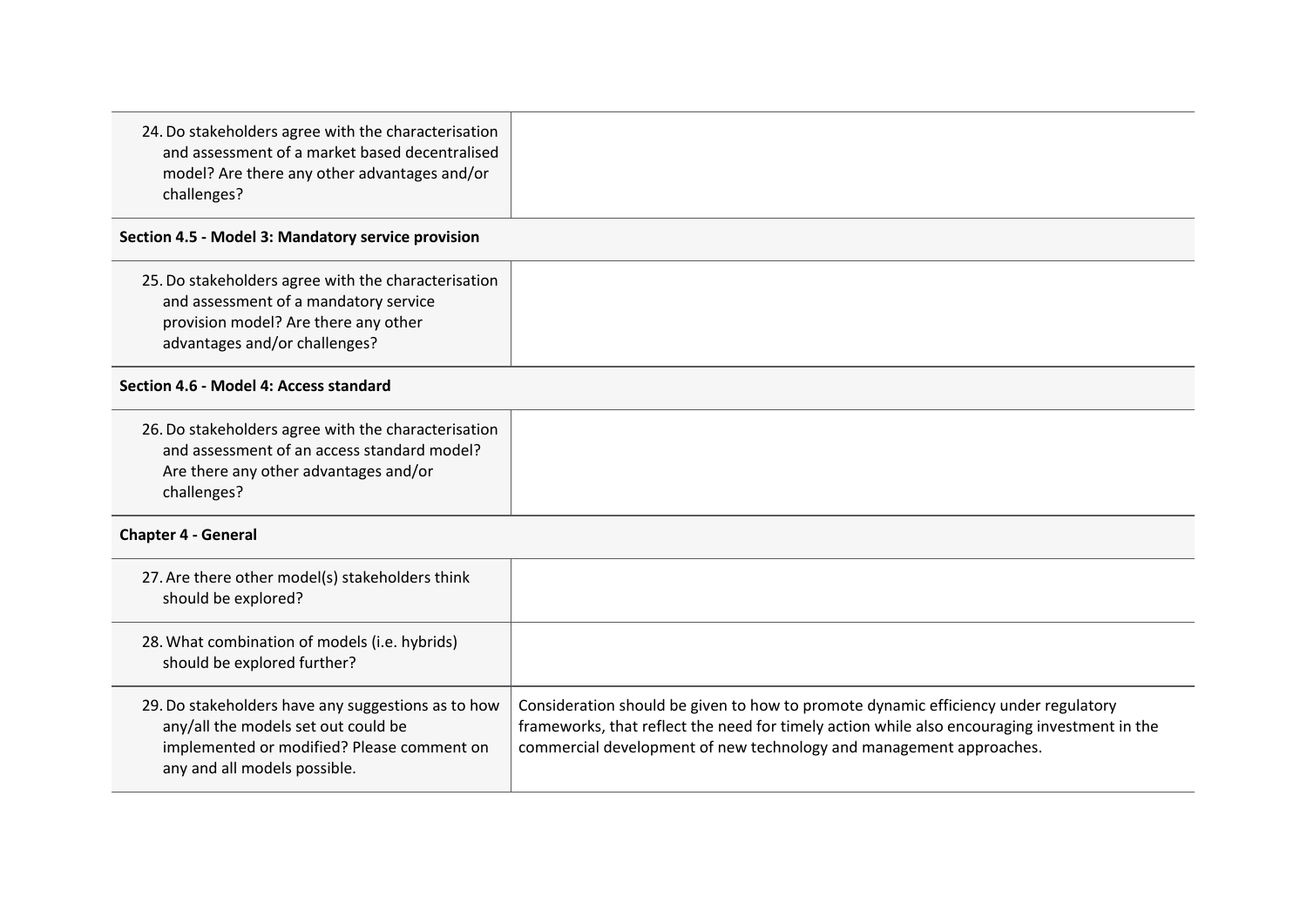# **CHAPTER 5** – System strength in distribution Networks

| 30. What factors make system strength provision in<br>distribution networks unique from transmission<br>networks?                                                          | It appears the current focus on system strength in transmission networks relates to the risk of<br>one or more large-scale generators tripping as a result of a large change in voltage, creating<br>further voltage or frequency instability. AEMO's Renewables Integration Study identifies that<br>similar concerns might arise in the future where distribution network areas have very high<br>levels of inverter based generation capacity (i.e solar/ batteries/EVs). In this case, system<br>dynamics will be determined by the interaction of many inverters with variable settings.<br>Instability may also arise from the coincident response of many small-scale systems to<br>centralised VPP dispatch instructions or the changeover of ToU retail tariff bands. This has been<br>explored in some detail in the context of EV charging, which can produce oscillatory effects<br>undermining grid stability, and which can be resolved through specific decentralised control<br>paradigms. <sup>10</sup> The interaction between decentralised (self-optimising) control paradigms and<br>voltage stability, needs to be considered at all system levels. These issues will become more<br>pronounced in the medium term as flexible DER achieves greater scale.<br>The ARENA-funded Addressing Barriers to Efficient Renewable Integration project is directly<br>testing the response of a range of photovoltaics (PV) and storage inverters to disturbances of<br>different kinds on the network. In addition, the installation of high-speed disturbance records<br>on key distribution network feeders will monitor and record behaviour during power system<br>disturbances. <sup>11</sup> |
|----------------------------------------------------------------------------------------------------------------------------------------------------------------------------|------------------------------------------------------------------------------------------------------------------------------------------------------------------------------------------------------------------------------------------------------------------------------------------------------------------------------------------------------------------------------------------------------------------------------------------------------------------------------------------------------------------------------------------------------------------------------------------------------------------------------------------------------------------------------------------------------------------------------------------------------------------------------------------------------------------------------------------------------------------------------------------------------------------------------------------------------------------------------------------------------------------------------------------------------------------------------------------------------------------------------------------------------------------------------------------------------------------------------------------------------------------------------------------------------------------------------------------------------------------------------------------------------------------------------------------------------------------------------------------------------------------------------------------------------------------------------------------------------------------------------------------------------------------------------------------------------------------|
| 31. What are the key issues for system strength in<br>distribution networks, including the magnitude<br>and urgency of system strength issues in<br>distribution networks? |                                                                                                                                                                                                                                                                                                                                                                                                                                                                                                                                                                                                                                                                                                                                                                                                                                                                                                                                                                                                                                                                                                                                                                                                                                                                                                                                                                                                                                                                                                                                                                                                                                                                                                                  |

<sup>&</sup>lt;sup>10</sup> [https://www.researchgate.net/publication/273758258\\_Decentralized\\_Charging\\_Control\\_of\\_Large\\_Populations\\_of\\_Plug-in\\_Electric\\_Vehicles,](https://www.researchgate.net/publication/273758258_Decentralized_Charging_Control_of_Large_Populations_of_Plug-in_Electric_Vehicles) [https://web.eecs.umich.edu/~hiskens/publications/pscc2014\\_346.pdf](https://web.eecs.umich.edu/~hiskens/publications/pscc2014_346.pdf)

<sup>11</sup> <https://arena.gov.au/projects/addressing-barriers-efficient-renewable-integration/>